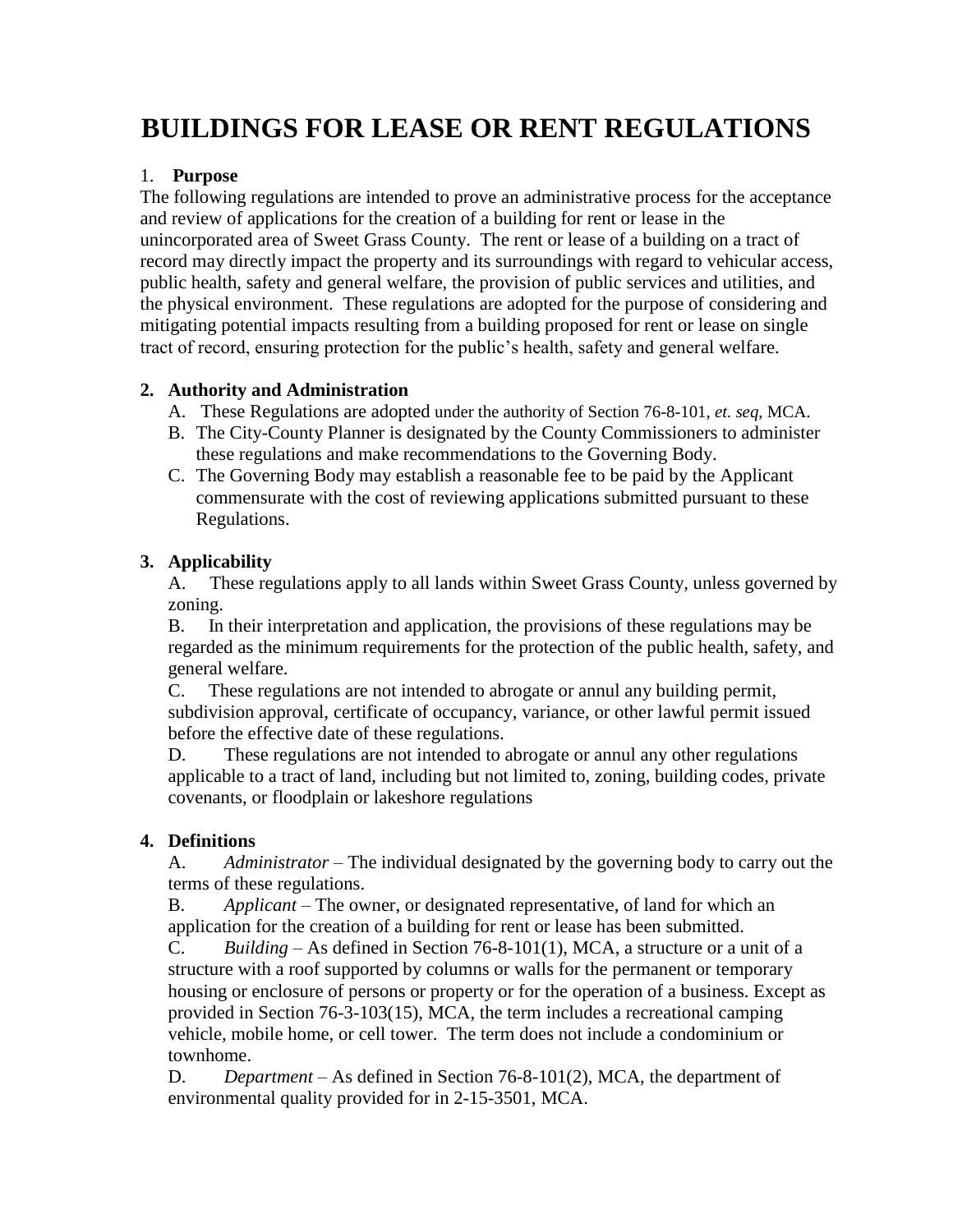E. *Governing body* – As defined in Section 76-8-101(3), MCA, the legislative authority for a city, town, county, or consolidated city-county government.

F. *Landowner* – As defined in Section 76-8-101(4), MCA, an owner of a legal or equitable interest in real property. The term includes an heir, successor, or assignee of the ownership interest.

G. *Local reviewing authority* – As defined in Section 76-8-101(5), MCA, a local department or board of health that is approved to conduct reviews under Title 76, Chapter 4.

H. *Supermajority –* As defined in Section 76-8-101(6), MCA, a unanimous affirmative vote of the present and voting county commissioners in Sweet Grass County.

I. *Tract –* As defined in Section 76-8-101(7), MCA, an individual parcel of land that can be identified by legal description, independent of any other parcel of land, using documents on file in the records of the county clerk and recorder's office.

J. *Residential Storage Warehouse (mini storage) –* A building or group of buildings in a compound that contains independent, fully enclosed bays with no water or sewer service and that are leased to individuals exclusively for storage of their household goods, personal property, vehicles, recreational vehicles, or boats.

# **5. Building for Lease or Rent Exemption Requirements**

A. A building created for lease or rent on a single tract and meeting one of more of the requirements of Section 5(i) through (iii) is exempt from review under these regulations.

i. A building that was in existence or under construction on the tract of record before September 1, 2013 and was being utilized, or constructed, for lease or rent is exempt from these requirements. However, a change in use of an existing building to create new units for lease or rent is not exempt under these provisions.

ii. A building used as a Residential Storage Warehouse (mini storage) with 4 or more storage units and less than 20 storage units in an area where storage units are permitted by other applicable land use or zoning laws; or

iii. In areas where zoning regulations are in effect that the governing body has determined contain the elements of Section 76-8-104, MCA, the construction of all buildings must meet the requirements of the applicable zoning regulations but are other otherwise exempt from these regulations.

B. A building that is created for lease or rent and is not or will not be served by water or wastewater facilities is exempt from these regulations when:

i. The building is a facility as defined in Section 15-65-101, MCA that is subject to the lodging facility use tax under Title 15, Chapter 65, except for recreational camping vehicles or mobile home parks; or

ii. The building is for farming or agricultural purposes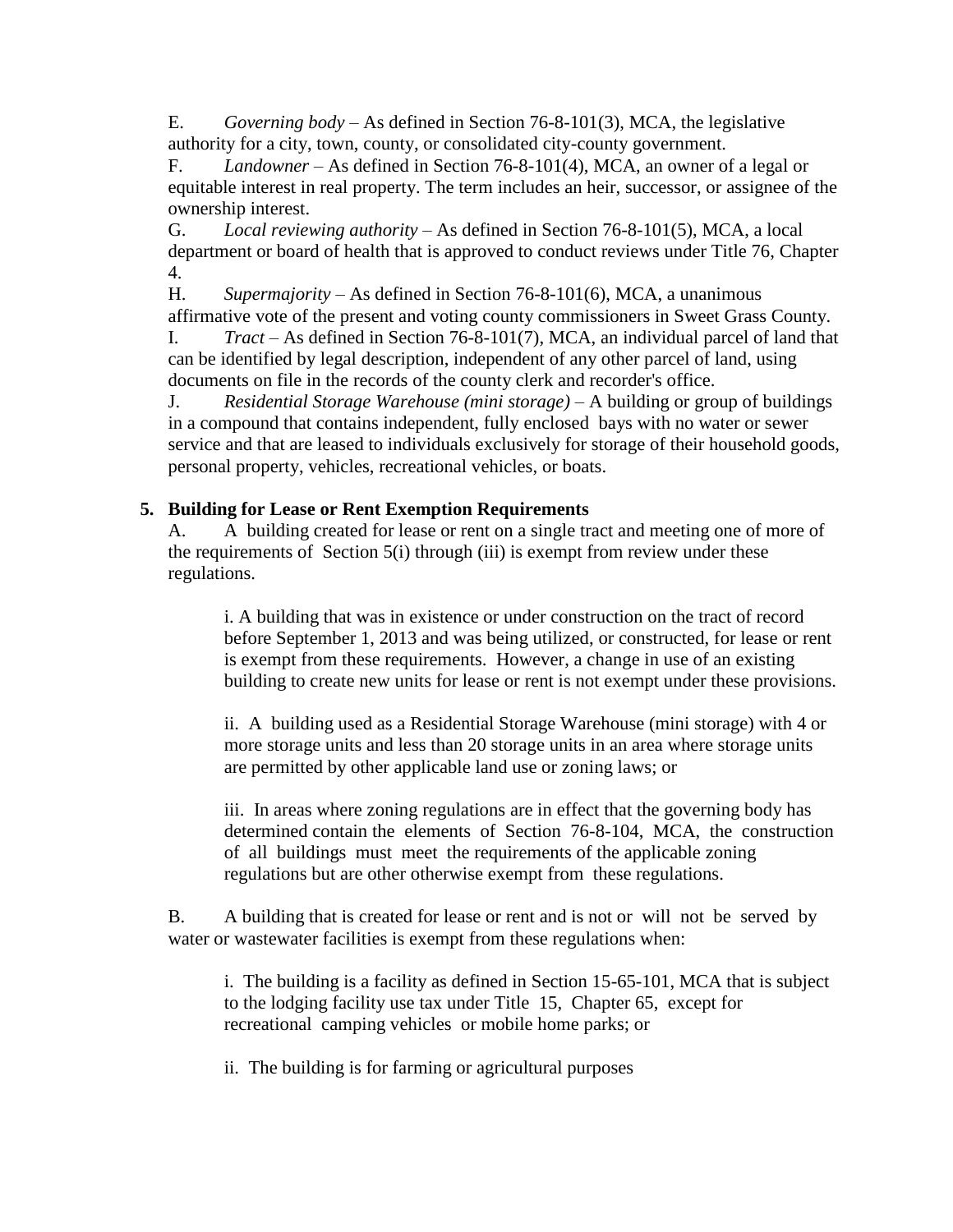C. A building that is created for lease or rent and is or will be served by water and wastewater facilities must comply with the provisions of Section 6 but is exempt from all other provisions of these regulations when:

- i. The building is a facility as defined in Section 15-65-101, MCA that is subject to the lodging facility use tax under Title 15, Chapter 65, except for recreational camping vehicles or mobile home parks;
- ii. The building is for farming or agricultural purposes; or

iiii. The landowner records a notarized declaration with the Sweet Grass County Clerk and Recorder stating that the proposed building will not be leased or rented. The declaration runs with the land and is binding on the landowner and all subsequent landowners and successors in interest to the property, and may only be revoked by written approval of both the landowner and the governing body in accordance with these regulations. The declaration must be executed by the landowner and the administrator, and must include:

a. The name and address of the landowner;

b. A legal description of the tract upon which the proposed building will be located; and

c. A specific description of the building on the tract of record.

# **6. Building for Lease or Rent Sanitation Requirements**

A. The first three (3) or fewer buildings/units for lease or rent proposed on a single tract of record and not otherwise exempt under subsections 5, require review and approval by the department or local reviewing authority for sanitation review if required by Title 76, Chapter 4, MCA or to the local board or department of health if review is required by Title 50, MCA. If the department, local reviewing authority, or local board or department of health approves the application for sanitation review, the landowner shall record the certificate of approval and any conditions associated with the approval of the application with the Sweet Grass County Clerk and Recorder.

B. All other buildings for lease or rent on a single tract of record, including four or more buildings/units, require review and approval by the governing body, pursuant to the provisions of Section 7.

C. A landowner may voluntarily request a certificate of compliance from the Administrator to document that a building is exempt from these regulations. Such requests should be made in writing to the Administrator on the form provided by the Administrator. The burden of proof rests with the landowner to demonstrate how an existing or proposed building meets an exemption from these regulations. The landowner may record a certificate of compliance with the Sweet Grass County Clerk and Recorder.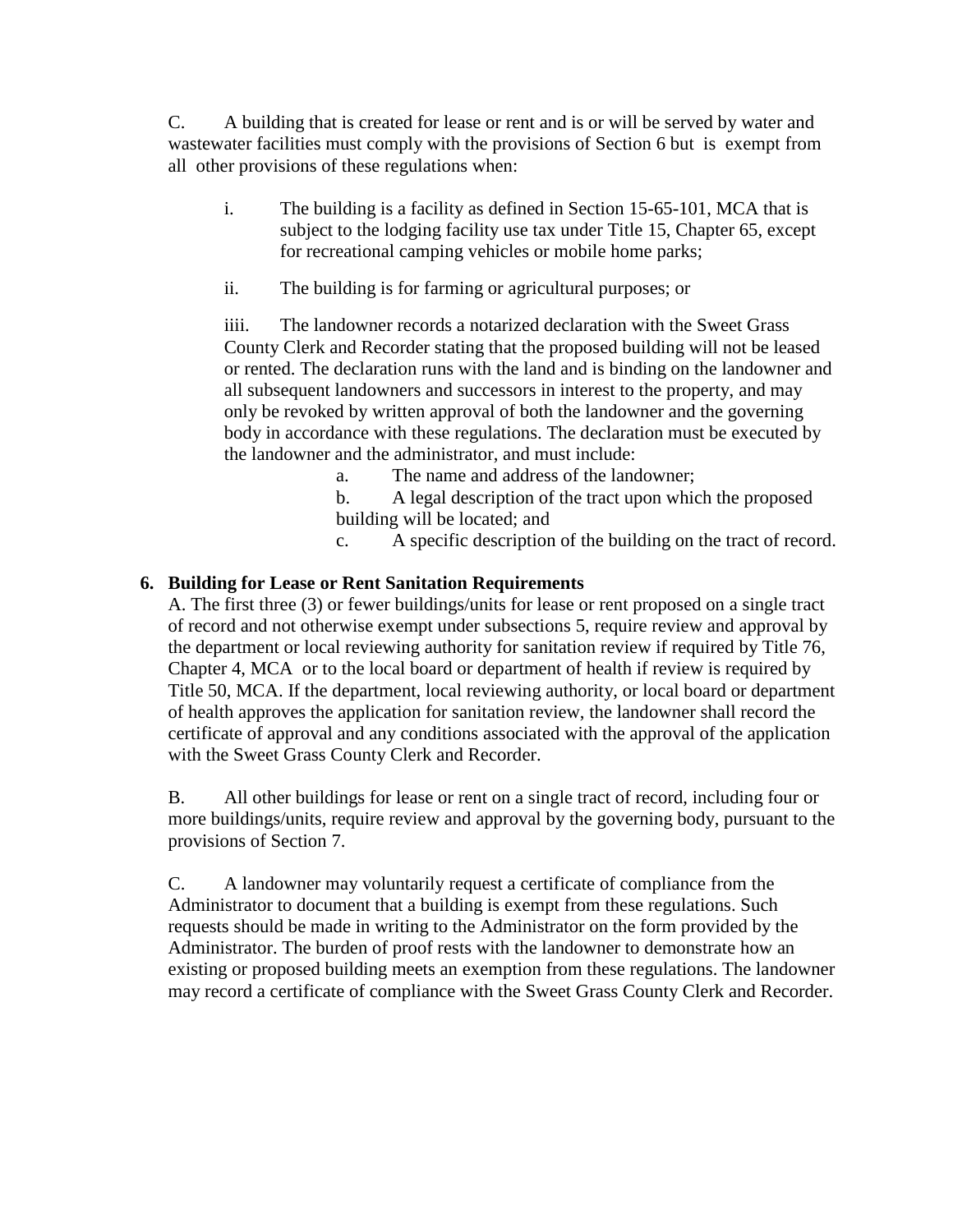#### **7. Application and Review of Building for Lease or Rent**

A. Application Submittal

An application for the creation of a building for rent or lease shall be submitted to the administrator on the form provided by the administrator, and accompanied by the payment of any fees established for the review of same.

- i. The application shall include:
	- a. A copy of the deed or other legal description of the real property;

b. Evidence of the landowner's title and interest in the land for which the application is being made;

c. A site plan showing:

I. North arrow and scale bar (minimum scale of 1:20);

II. Property boundaries;

III. Existing and proposed onsite and adjacent offsite streets, roads and easements that will serve the proposal;

IV. Existing and proposed access to the subject property;

V. Pertinent geographic features of the subject property, including any significant topographical features and designated floodplain;

VI. Location of existing and proposed water, wastewater and solid waste facilities serving the subject property;

VII. The location of existing and proposed buildings or structures on the subject property.

d. A detailed narrative of existing and proposed buildings and their location on the subject property, including the uses proposed for each and the approximate floor area and ground coverage of each building;

e. A detailed narrative of the proposed water, wastewater, and solid waste disposal facilities intended to serve the buildings for lease or rent;

f. A detailed narrative of the emergency medical, fire, and law enforcement services proposed to serve the buildings for lease or rent.

g. A detailed narrative describing the existing and proposed access to and from the site, as well as the onsite circulation providing access to the existing and proposed buildings for lease or rent.

h. A detailed narrative assessing the potential significant impacts on the surrounding physical environment or human population as a result of the proposed building for lease or rent, including a description of any proposed mitigation measures to avoid or minimize impacts anticipated.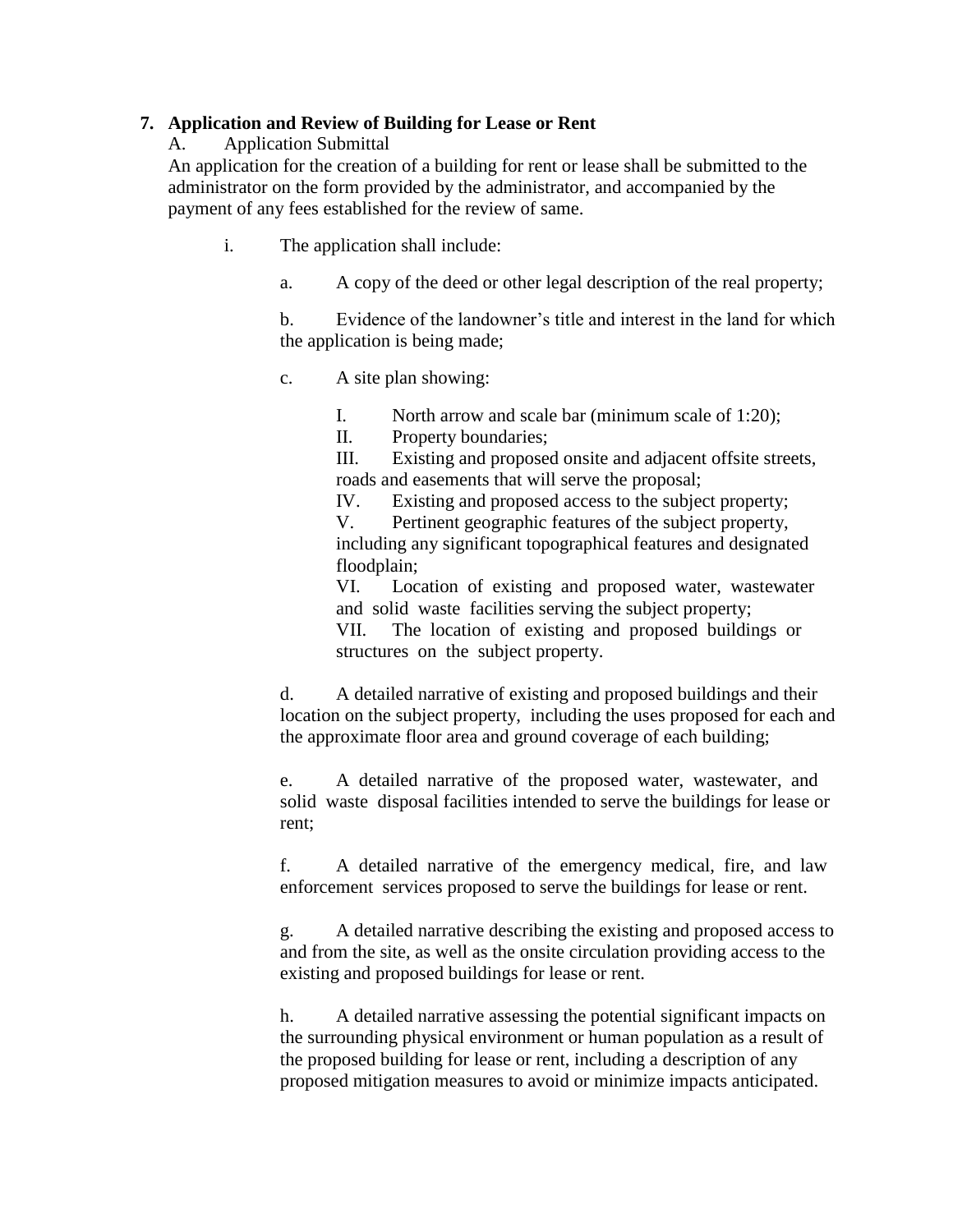#### B. Review Process

i. Upon receipt of an application along with all applicable fees, the administrator shall, within ten (10) working days, determine whether the application is complete and notify the applicant in writing.

ii. If the application is incomplete, the administrator shall identify, in writing, any missing materials or insufficient information necessary to conduct the required review.

iii. If the application is complete, the administrator shall complete review of the application and the governing body shall approve, conditionally approve, or deny the application within sixty (60) working days. The timeframe may be extended upon mutual agreement, in writing, by the applicant and the governing body. Review and approval, conditional approval, or denial of an application for the creation of buildings for lease or rent pursuant to this section must be based upon the regulations in effect at the time an application is determined to be complete.

iv. The governing body shall provide written notification to the landowner of the approval, conditional approval, or denial of the application within 60 working days after determining the application was complete.

### C. Governing Body Decision

The governing body may approve or conditionally approve the proposed buildings for lease or rent upon finding:

i. The proposed buildings for lease or rent, as submitted or conditioned, comply with these regulations and other regulations applicable to the property, and avoid or minimize potential significant impacts on the physical environment and human population in the area affected by the buildings for lease or rent;

ii. Adequate water, wastewater, and solid waste facilities are available to serve the buildings for rent or lease;

iii. Adequate access to the site is provided to serve the buildings for lease or rent;

iv. Adequate emergency medical, fire protection, and law enforcement services are available to serve the buildings for rent or lease; and

v. The buildings for lease or rent comply with any applicable flood plain regulations.